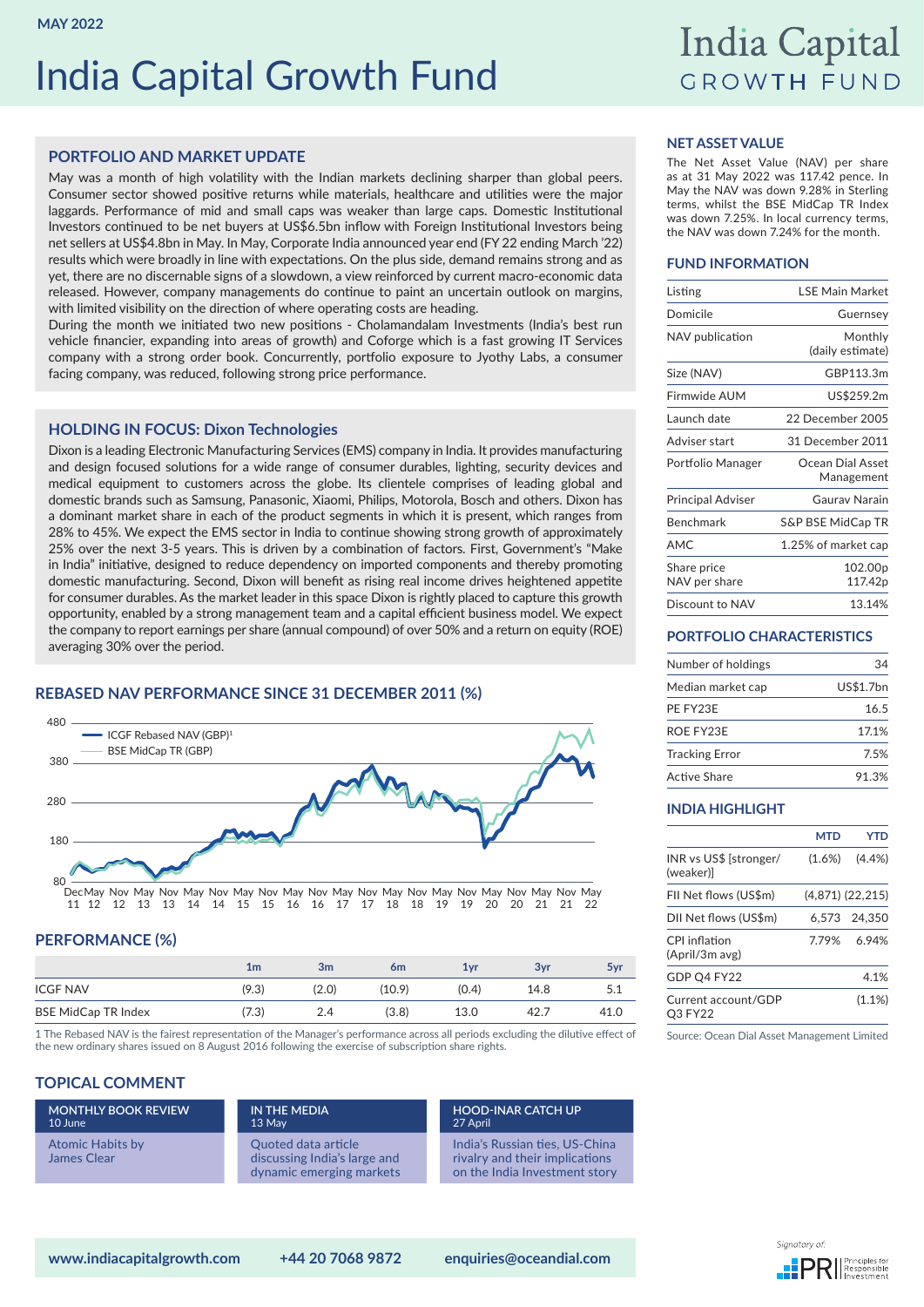# India Capital Growth Fund

## India Capital **GROWTH FUND**

## **QUARTERLY ATTRIBUTION – 3 MONTHS TO 30 APRIL 2022 (%)**

| TOP <sub>5</sub>      | Ave. weight | Ave. index<br>weight |       | <b>Return Contribution</b> | <b>BOTTOM 5</b>           | Ave. weight | Ave. index<br>weight | Return  | Contribution |
|-----------------------|-------------|----------------------|-------|----------------------------|---------------------------|-------------|----------------------|---------|--------------|
| Balkrishna Industries | 3.03        | 1.18                 | 32.33 | 0.92                       | <b>IDFC</b> Bank          | 4.15        | 0.87                 | (11.09) | (0.47)       |
| Aegis Logistics       | 2.15        | 0.00                 | 32.93 | 0.61                       | Tech Mahindra             | 3.87        | 0.00                 | (13.68) | (0.47)       |
| City Union Bank       | 3.53        | 0.00                 | 15.44 | 0.55                       | <b>CCL Products India</b> | 2.37        | 0.00                 | (18.45) | (0.50)       |
| PI Industries         | 3.29        | 1.55                 | 15.23 | 0.46                       | Emami                     | 4.70        | 0.67                 | (13.33) | (0.77)       |
| Jyothy Laboratories   | 3.19        | 0.00                 | 12.19 | 0.38                       | Welspun India             | 3.06        | 0.00                 | (35.76) | (1.23)       |

| index<br>weight | <b>Return</b> | <b>Contribution</b> | <b>BOTTOM 5</b>           | Ave. weight | Ave. index<br>weight | <b>Return</b> | Contribution |
|-----------------|---------------|---------------------|---------------------------|-------------|----------------------|---------------|--------------|
| 1.18            | 32.33         | 0.92                | <b>IDFC Bank</b>          | 4.15        | 0.87                 | (11.09)       | (0.47)       |
| 0.00            | 32.93         | 0.61                | Tech Mahindra             | 3.87        | 0.00                 | (13.68)       | (0.47)       |
| 0.00            | 15.44         | 0.55                | <b>CCL Products India</b> | 2.37        | 0.00                 | (18.45)       | (0.50)       |
| 1.55            | 15.23         | 0.46                | Emami                     | 4.70        | 0.67                 | (13.33)       | (0.77)       |
| 0.00            | 12.19         | 0.38                | Welspun India             | 3.06        | 0.00                 | (35.76)       | (1.23)       |

Source: Ocean Dial Asset Management Limited, Statpro

## **TOP TEN HOLDINGS**

| <b>Portfolio company</b>  | Weight Characteristics                                                                                                         | Market cap |
|---------------------------|--------------------------------------------------------------------------------------------------------------------------------|------------|
| <b>Federal Bank</b>       | 6.2% Well run mid-sized private sector bank, attractive valuations                                                             | £2bn       |
| <b>Indusind Bank</b>      | 4.9% Fifth largest private sector bank in India and poised to gain market share. Value play with ebbing asset quality concerns | £7bn       |
| Ramkrishna Forgings       | 4.6% Auto ancillary company manufacturing forgings for commercial vehicles in both domestic and international markets          | £271m      |
| Emami                     | 4.4% Dominant player across multiple niche consumer product categories, attractive valuations                                  | £2bn       |
| <b>Persistent Systems</b> | 4.3% IT services company benefitting from 'digital transformation' of businesses globally                                      | £3bn       |
| City Union Bank           | 4.0% High quality regional bank, consistent compounder, dominant in SME lending                                                | £1bn       |
| <b>IDFC Bank</b>          | 4.0% Well capitalised private sector retail bank. Digitally-focused and on a high growth trajectory                            | £2bn       |
| Balkrishna Industries     | 3.6% Global tire manufacturer specializing in agricultural, industrial and off the road vehicles.                              | £5bn       |
| <b>Tech Mahindra</b>      | 3.5% IT services, leads telecommunications vertical with structural tailwinds                                                  | £12bn      |
| PI Industries             | 3.5% Quality agro-chemical company, high visibility, strong industry tailwinds in global supply chains                         | £4bn       |

## **PORTFOLIO ANALYSIS (%)**





**FUND MANAGER** Ocean Dial Asset Management Limited is authorised and regulated by the Financial Conduct

+44 (0) 20 7068 9870 enquiries@oceandial.com

[www.indiacapitalgrowth.com](http://www.indiacapitalgrowth.com)

Authority.

**WEBSITE**

## **FUND ADVISER**

Gaurav Narain joined the Group in November 2011, having been immersed in the Indian equity markets for the previous 21 years. He has held senior positions as both a fund manager and an equities analyst in New Horizon Investments, ING Investment Management India and SG (Asia) Securities India. He holds a Masters degree in Finance and Control and a Bachelor of Economics degree from Delhi University.



#### **INVESTMENT PHILOSOPHY**

The investment manager believes that in India, optimal returns will be generated over time by investing in companies that are well placed to benefit from the structural growth potential of the Indian economy, combined with the highest quality of management best able to exploit this opportunity. The fund uses a consistent and disciplined bottom up stock picking process to select investments from our best ideas, unconstrained by a benchmark.

#### **INVESTMENT OBJECTIVE**

To provide long term capital appreciation by investing predominantly in listed mid and small cap Indian companies. Investments may also be made in unquoted Indian companies where the Fund Manager believes long-term capital appreciation will be achieved. The Company may hold liquid assets (including cash) pending deployment in suitable investments. It is the Company's declared policy not to hedge exposure to the Indian Rupee.

**www.indiacapitalgrowth.com +44 20 7068 9872 enquiries@oceandial.com**